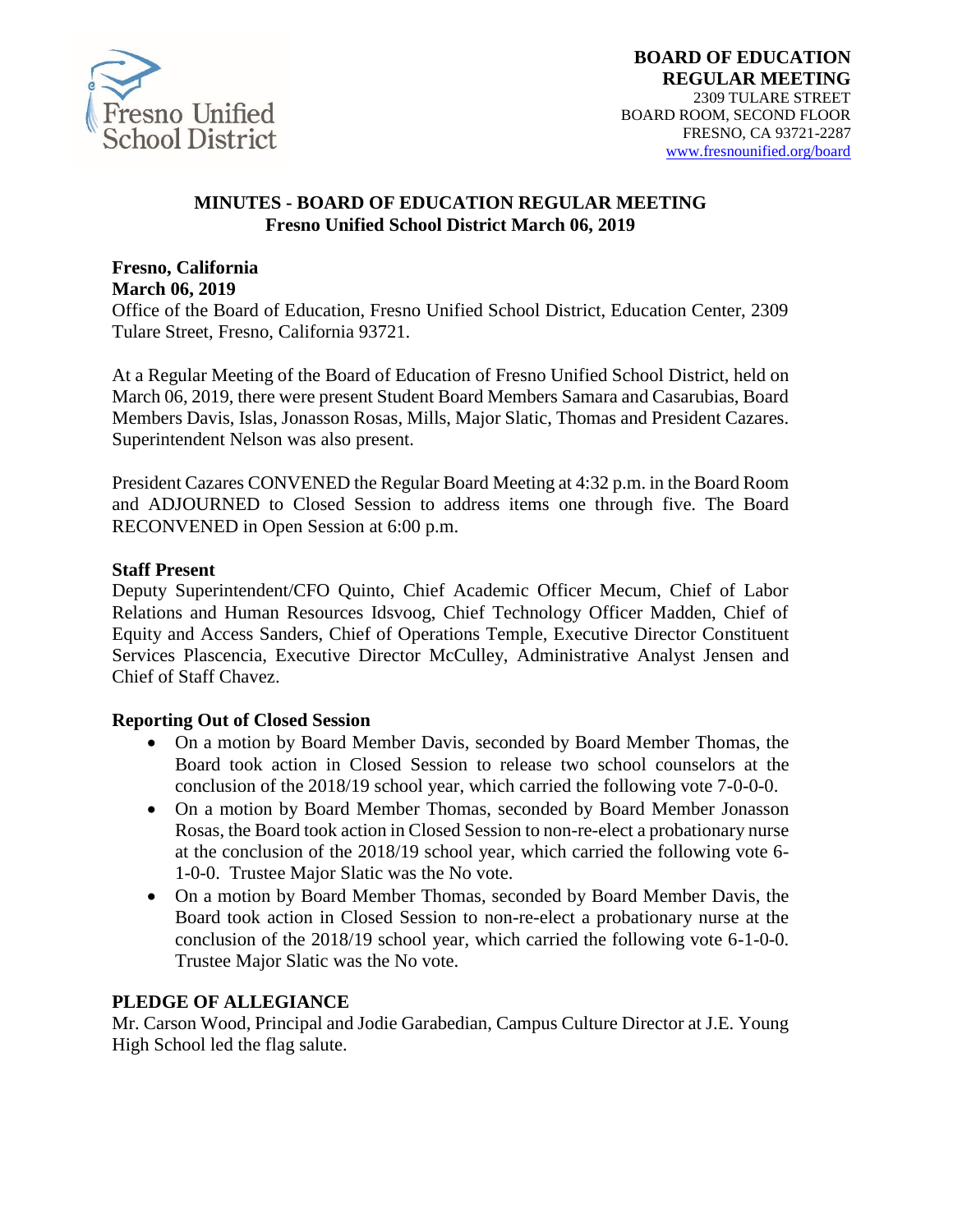## **HEAR Reports from Student Board Representatives**

Martha Cerna Marquez, Iris Cisneros, Bryonna Rowe, and Kaylee Rowe, ASB representatives from JE Young High School shared the changes that have taken place at the Academic Center at JE Young. They are now a 100% online educational program, where students attend classes at least three days per week. On Mondays, all students participate in Project-Based Learning (PBL) and personalized learning with teachers. The first PBL resulted in a field trip to Fresno State's Gibson Market, and the Campus Cupboard. Martha also shared that by the end of the second quarter the number of credits earned was more than any other quarter in JE Young history at 13,769 credits. Regarding Campus Culture, students shared that this year they had their first Club Rush, resulting in forming 10 clubs. They had their first Harvest Festival in November. Tuesday's SAB meeting was held for the first time at JE Young and this year will be the first in which the school will have a senior field trip, to the Santa Cruz Beach Boardwalk.

Students from Computech Middle School were present and spoke about what they love about being a student at their school.

## **HEAR Report from Superintendent**

- The district had both middle and high school teams competing in the Fresno County Science Olympiad. Two middle schools finished in the top three among 24 teams. Computech, finished second, and Baird, finished third. Baird also had a second team that placed fifth. Upcoming events are the Tournament of Technology on April 6, Innovation Day on May 21, and the middle school Math-O-Rama competition May 28, 29 and 30.
- Edison Tigers girls' soccer team, recently won the Central Section Division II title against Liberty-Madera Ranchos. We also had three district wrestlers place at the state championships. Female wrestler Xanaysis Real from McLane placed seventh and Stanford-bound Dawson Siravong, who attends Patiño and wrestles for Bullard, took third overall with Kwabena Watson from Edison taking eighth.
- The annual conference of California Association for Health, Physical Education, Recreation and Dance, recognized Gaston Middle School. P.E teachers received the Physical Education Program of the Year Award for their outstanding professional contributions and achievements. Teachers Scott Brown, Minith "Adam" Real, Keith Travis, Tiffani Moore, Angelica Lopez, and Jeanne Sawali were present to be recognized. In addition, Nicole Evangelinos, a regional instructional manager -- or RIM -- with Special Education Department, was recently selected as a Central Valley Champion Awards recipient by the Central Valley Regional Center.
- Instructional Superintendent Misty Her, was honored at the state capital with the Woman of the Year award for the 31<sup>st</sup> Assembly District by Assemblyman Dr. Joaquin Arambula. Misty was the first vice principal of Hmong descent in Fresno Unified and the first Hmong female principal in the United States before she became an instructional superintendent.
- This week marks national "School Social Worker Week," recognizing the incredible work social workers do across the nation. This is a special group of people, who are especially skilled in providing services to students who face serious challenges.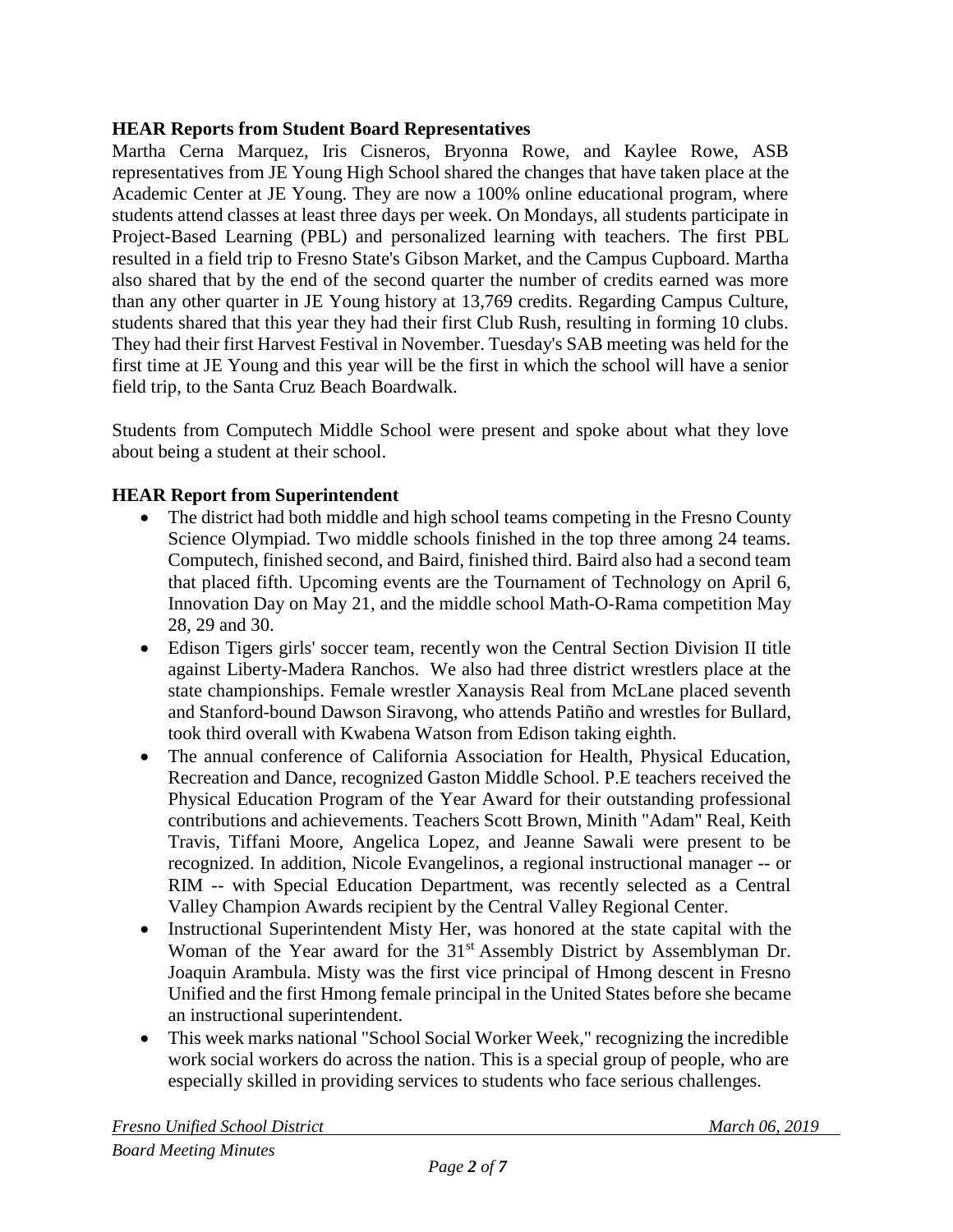### **OPPORTUNITY for Public Comment on Consent Agenda Items**

There were no members of the Public wishing to speak at this portion of the Agenda.

On a motion by Member Jonasson Rosas, seconded by Member Islas, the consent agenda, exclusive of agenda items A-5 and A-7, which was pulled for further discussion, was approved on a roll call vote of 7-0-0-0 as follows: AYES: Student Board Members Casarubias and Sarama, Board Members: Davis, Islas, Jonasson Rosas, Mills, Major Slatic, Thomas and Board President Cazares.

## **A. CONSENT AGENDA**

#### **A-1, APPROVE Personnel List APPROVED as recommended,** the Personnel List, Appendix A, as submitted.

**A-2, ADOPT Findings of Fact and Recommendations of District Administrative Board**

**ADOPTED as recommended**, the Findings of Fact and Recommendations of District Administrative Panels resulting from hearings on expulsion and readmittance cases conducted during the period since the February 27, 2019 Regular Board meeting

**A-3, APPROVE Agreement for Cultural Proficiency Training, Two Days (Phase I) APPROVED as recommended,** an agreement with Randall Lindsey. The Randall Lindsey agreement is in partnership with Randall and Delores Lindsey of the Center for Culturally Proficient Education for providing two days of strategic training in cultural proficiency for three leadership groups in the district organization: Cabinet and Executive level leadership, the Dimensions of Equity (DofE) Steering Committee, and Regional Lead Principals volunteering to represent their regions and sites. The presenters are lifelong educators with combined experience and knowledge that spans all levels of education. This training is foundational in our charge to address persistent access and academic gaps faced by students in the district.

### **A-4, APPROVE Amendment to Agreement with Fresno County Superintendent of Schools**

**APPROVED as recommended,** an amendment to the agreement with the Fresno County Superintendent of Schools to provide educational services to an identified group of expelled students through the Project HOPE program.

### **A-5, APPROVE Grant Applications for the 2019/20 Fresh Fruit and Vegetable Program**

**APPROVED as recommended,** submission of applications for grant funding to the California Department of Education for the 2019/20 Fresh Fruit and Vegetable Program (FFVP). The FFVP provides daily fresh fruit and vegetable snacks to elementary school students. Funding applications will be submitted for all 69, K-6 and K-8 schools that meet the eligibility criteria of 50% or more students eligible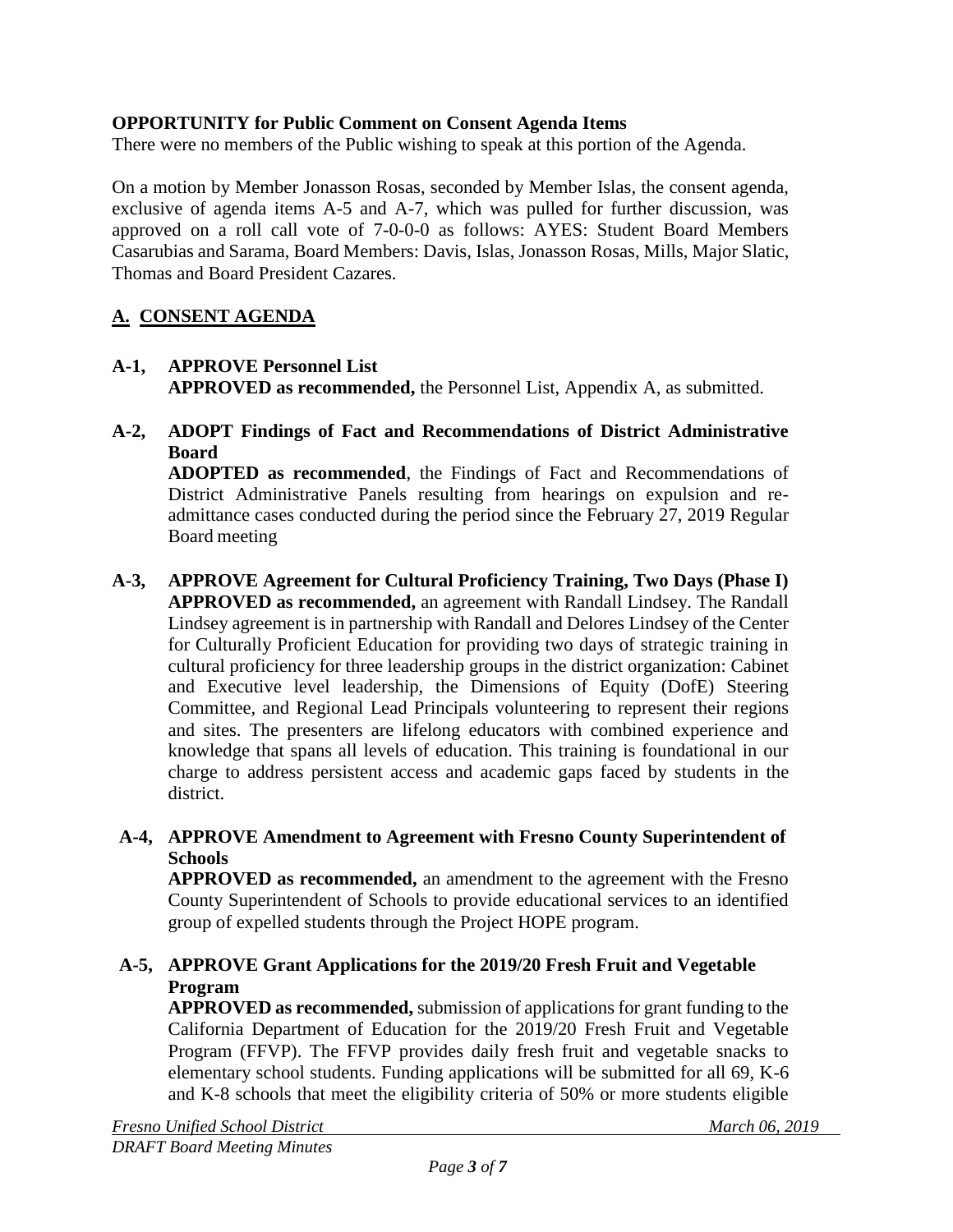for free/reduced-price meals, and grant awards will be based on these percentages. Fresno Unified has received FFVP grant funding for multiple years, and leads the state in the number of schools participating.

For the record, there were comments/questions from Board members to address Agenda Item A-5. A summary is as follows: The program supports students in grades K-6, is there a program funding opportunity for secondary students? Is there any way to make available fresh fruits and vegetables for secondary students? Local procurement policy. Does the district have an opportunity to adjust bid to ascertain where vegetables are grown?

Board Member Islas moved for approval, seconded by Member Mills which carried a 7-0-0-0 vote as follows: AYES: Board Members: Davis, Islas, Jonasson Rosas, Mills, Major Slatic, Thomas, and Board President Cazares.

## **A-6, APPROVE Purchase of Fitness/Weight Equipment and Related Facility Improvements for Hoover and McLane High Schools**

**APPROVED as recommended,** the purchase of new weight/fitness equipment for Hoover and McLane High Schools to provide expanded Physical Education (PE) opportunities for students of all abilities, promote more effective conditioning, support healthy fitness habits, and foster increased athletic competitiveness. Providing high quality, state-of-the-art equipment will increase equity among high schools. This is the third and final phase of the high school fitness/weight rooms improvement project. The total cost of equipment for all phases is \$1.356 million. The phasing approach aligned the financial commitment to additional one-time funds being recognized in the General Fund. The cost of facility improvements related to the projects (flooring and paint) is recommended to be supported by Measure X.

### **A-7, APPROVE Proposed Revisions for Board Policies 5141.52, 5144, 6142.3 (New), 6152.1 (New), and 6178**

**APPROVED as recommended,** proposed revisions for five Board Policies (BP); these revisions meet the legal mandates and are the recommendations made by the California School Boards Association. The Board Policies are as follows:

- BP 5141.52 Suicide Prevention
- BP 5144 Discipline
- (New) BP 6142.3 Civic Education
- (New) BP 6152.1 Placement in Mathematics Courses
- BP 6178 Career Technical Education

For the record, there were comments/questions from Board members to address Agenda Item A-7. A summary is as follows: placement in mathematics courses, and a study by San Francisco Unified pertaining to placement of students in mathematics courses.

Board Member Mills moved for approval, seconded by Member Jonasson Rosas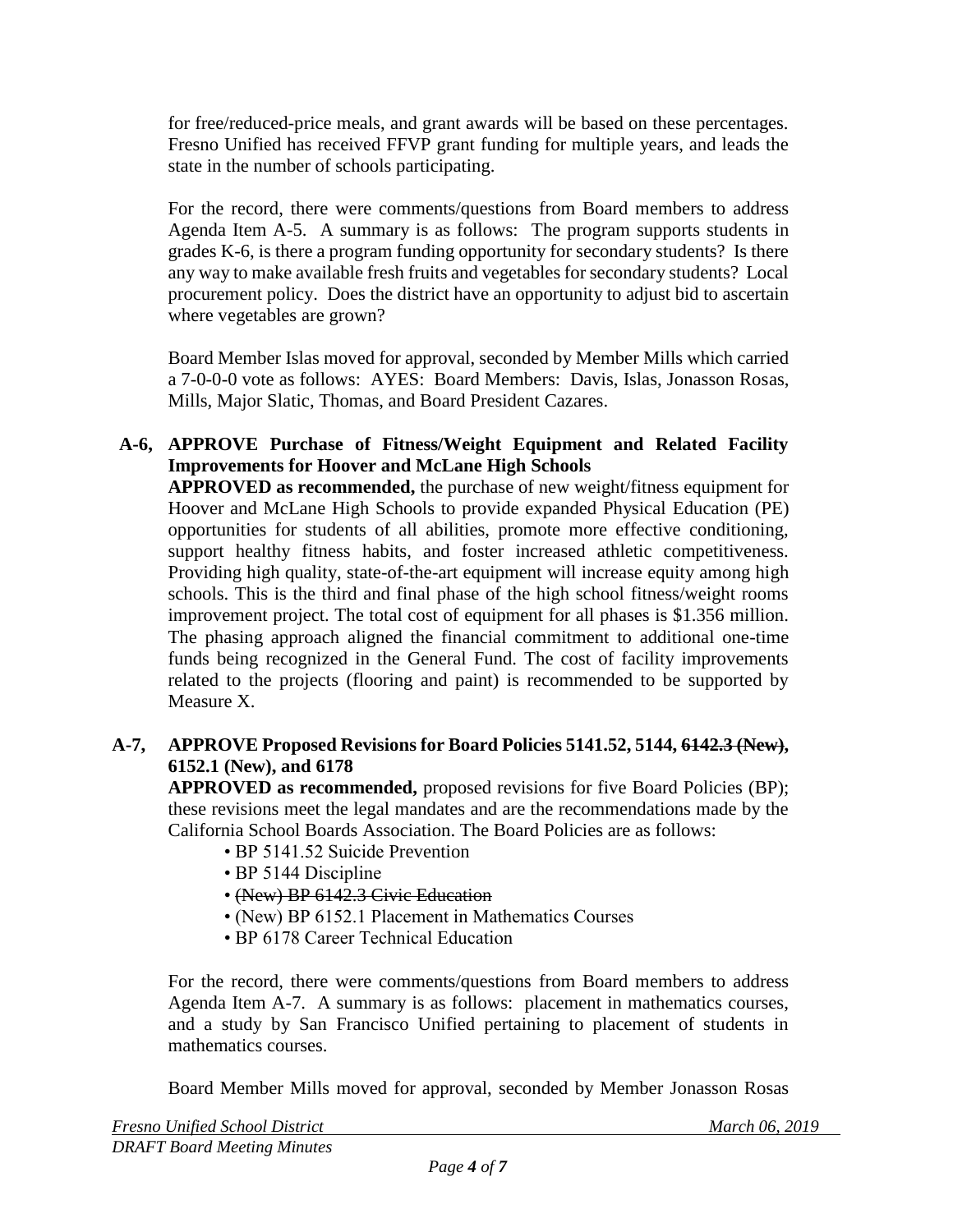which carried a 7-0-0-0 vote as follows: AYES: Board Members: Davis, Islas, Jonasson Rosas, Mills, Major Slatic, Thomas, and Board President Cazares.

## **END OF CONSENT AGENDA (ROLL CALL VOTE)**

### **UNSCHEDULED ORAL COMMUNICATIONS**

**Joyce Henderson** – Spoke about her grandson's grades, teacher issues, and 504 Plan. District staff Katie Russell and Teresa Plascencia were available to talk with Ms. Henderson.

### **B. CONFERENCE/DISCUSSION AGENDA**

#### **Agenda Item B-8, PRESENT and DISCUSS the 2018/19 African American Academic Acceleration Task Force Presentation and ACCEPT the Recommendations**

Board ACCEPTED receipt of recommendations, included in the presentation. The A4 Task Force commenced on May 29, 2018 with six sessions through December 6, 2018 with the vision to bring together stakeholders from Fresno Unified and the surrounding community to reach shared consensus and direction for programmatic, policy and practice solutions for accelerating African American youth academically in Fresno. Presentation by Executive Director Wendy McCulley.

### **OPPORTUNITY for Public Comment on Conference/Discussion Agenda Item B-8**.

**Jahmaal Sawyer** – Spoke about the African American Academic Acceleration Taskforce recommendations and being part of the process.

**Sharon Owens** – Spoke about the African American Academic Acceleration Taskforce recommendations and being part of the process.

**Jenelle Pitt** – Spoke about the African American Academic Acceleration Taskforce recommendations and being part of the process.

**Pam Taylor** – Spoke about the African American Academic Acceleration Taskforce recommendations and being part of the process.

**Adonai Howard** – Spoke about the African American Academic Acceleration Taskforce recommendations and being part of the process.

**Kehinde Solwazi** – Spoke about the African American Academic Acceleration Taskforce recommendations and being part of the process.

For the record, there were comments/questions from Board members regarding Agenda Item B-8. A summary is as follows: Words of support and gratitude for staff and the program. What is the rollout plan for the program? Would like to see an increase of awareness and attribution levels. In general, what are the goals attached to this plan in the short and long term? High expectations for dramatic change. What is the vision? How to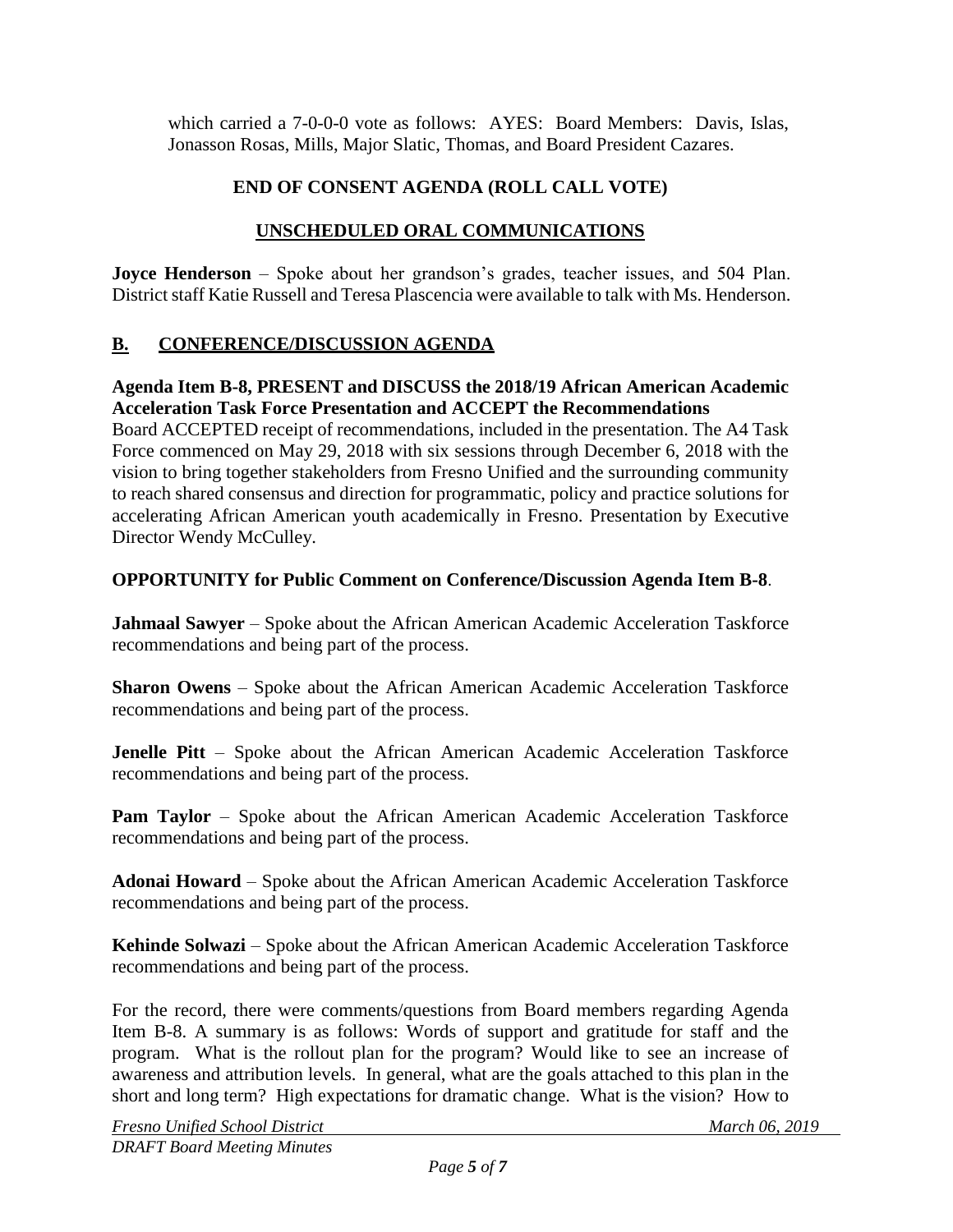hold staff accountable? Executive Director Wendy McCulley was available to provide clarification.

Member Thomas moved for approval of the 2018/19 African American Academic Acceleration Task Force recommendations, seconded by Member Davis, which carried a vote 7-0-0-0 as follows: AYES: Board Members: Davis, Islas, Jonasson Rosas, Mills, Major Slatic, Thomas, and Board President Cazares.

### **Agenda Item B-9, PRESENT and DISCUSS the 2019/20 Strategic Budget Development**

The 2019/20 Governor's Proposed Budget was released on January 10, 2019. The Board of Education has discussed the Governor's proposal and the potential impacts on Fresno Unified, as well as the strategic budget development process, at the following Board of Education meetings:

| January 16, 2019                           | $\cdot$ January 30, 2019     |
|--------------------------------------------|------------------------------|
| $\sim$ $E_{\text{1}}$ $\sim$ $\sim$ 12.000 | $\epsilon$ Fobruery 27, 2010 |

• February 13, 2019 • February 27, 2019

On March 6, 2019, staff and the Board will continue budget development discussions. Presentation by Deputy Superintendent/Chief Financial Officer Ruth F. Quinto.

#### **OPPORTUNITY for Public Comment on Conference/Discussion Agenda Item B-9**. No members of the Public came forward to speak to Agenda Item B-9.

For the record, there were comments/questions from Board members regarding Agenda Item B-9. A summary is as follows: Increasing the number of vice principals. Waiving the ratio. Transportation and number of relief bus drivers. Fragrance-free products at schools, and work sites. The district can be more aggressive in routine restrictive maintenance. Implementing breakfast in the classroom. Site restrooms and daily cleanings. Work order application. Safe to School crossing guards. First Student delay in dropping off students, is there an action plan in place to address? Purchasing additional vans (eight passenger) to help with transportation. Public transportation and partnership with the City. Meals for field trips. How to mitigate problem with geese? Untied State Immigration and Citizenship grant. Deputy Superintendent and Chief Financial Officer Ruth F. Quinto, Chief Operations Officer Karin Temple, Director Reginald Ruben, Executive Directors Jason Duke, Jose Alvarado, Santino Danisi and Ambra Dorsey were available to provide clarification. No action required on this item.

### **Agenda Item B-10, PRESENT and APPROVE the 2019/20 Second Interim Financial Report with a Positive Certification**

California school districts are required to approve interim financial reports twice each fiscal year. Fresno Unified School District's 2018/19 Second Interim Financial Report is presented for approval and reflects a positive certification of the district's financial condition. The report is based on the January 31, 2019 year-to-date revenue and expenditures as required by state law. The Superintendent recommends approval of the Second Interim Financial Report for submission to the County Superintendent of Schools.